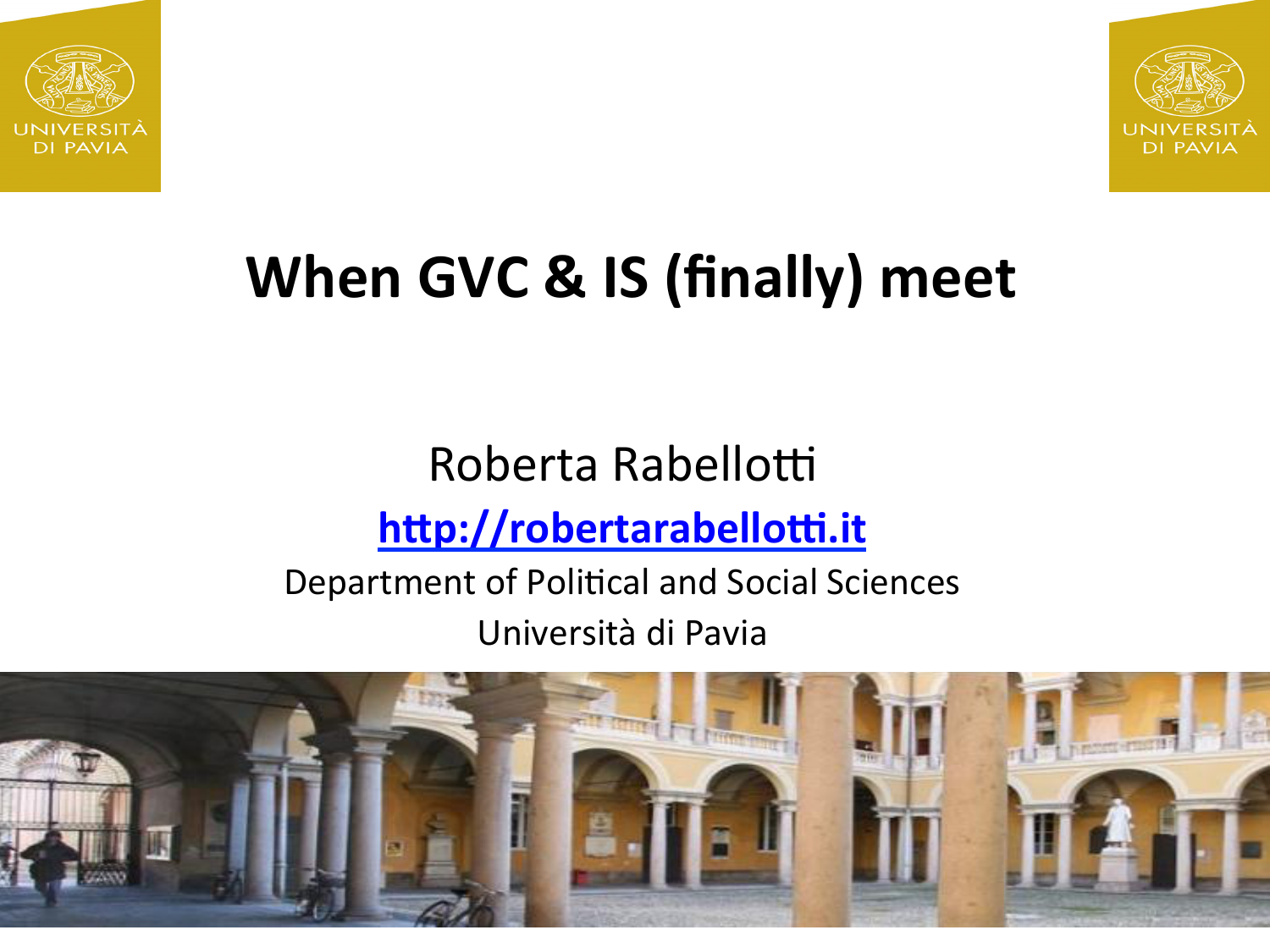### **GVC and IS are complementary (not** conflicting) frameworks

- Extra-national sources of knowledge are crucial in the innovation process in less developed countries (LDCs);
- According to UNCTAD (2013) Global Value Chains (GVCs) account for some 80 % of global trade;
- Therefore, GVCs are key external sources of knowledge for firms in LDCs.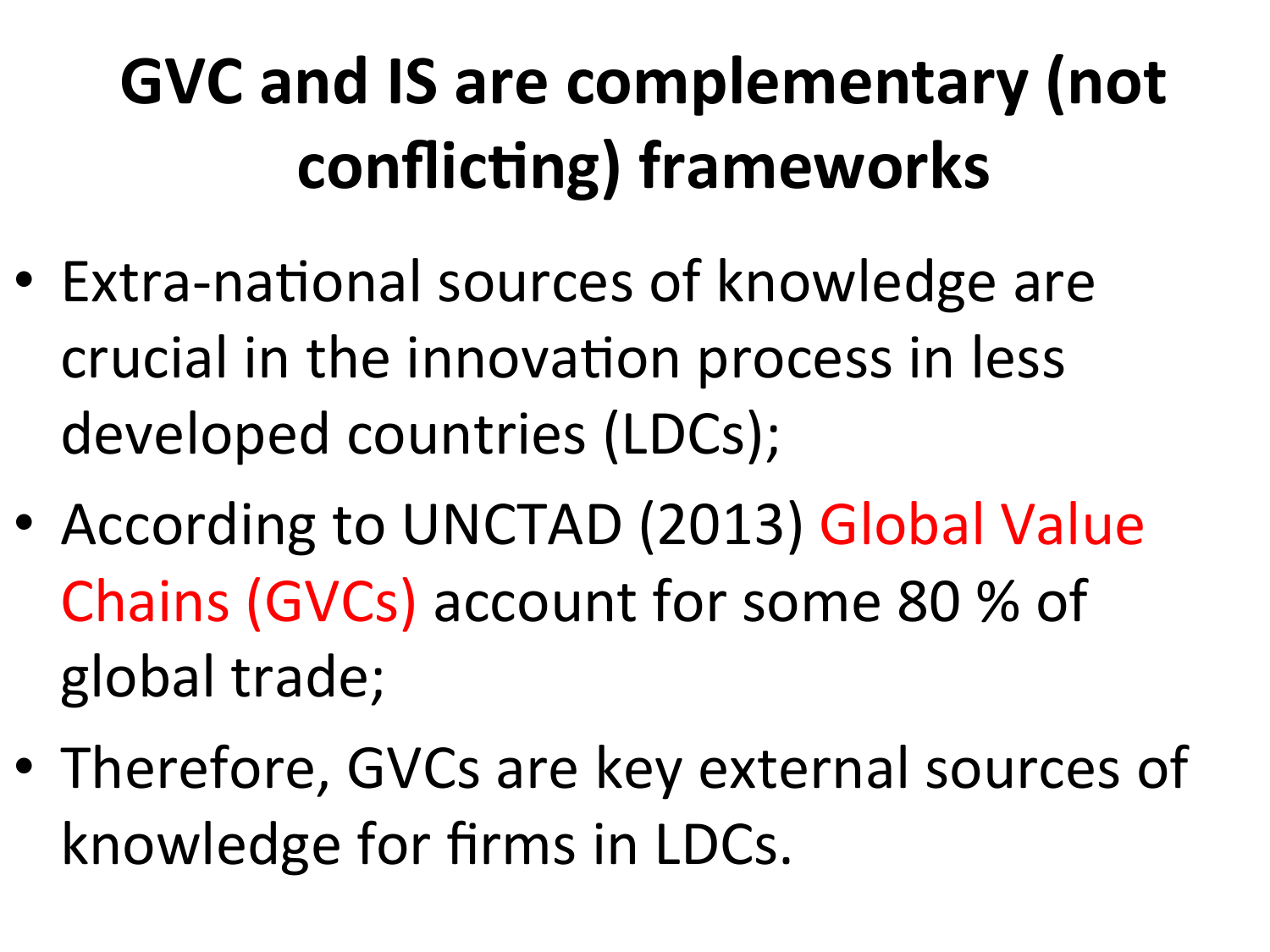## **The GVC framework**

- Focus on the role played by the firms coordinating the GVC (e.g. lead firms) in fostering and supporting the innovation/upgrading process;
- This depends on the governance patterns and on the power relations characterizing the GVC;
- General positive expectation that the lead firms produce a positive impact on suppliers by transferring them valuable knowledge to compete in global end-markets;
- Here, the IS framework and in general evolutionary economics can usefully complement the GVC approach.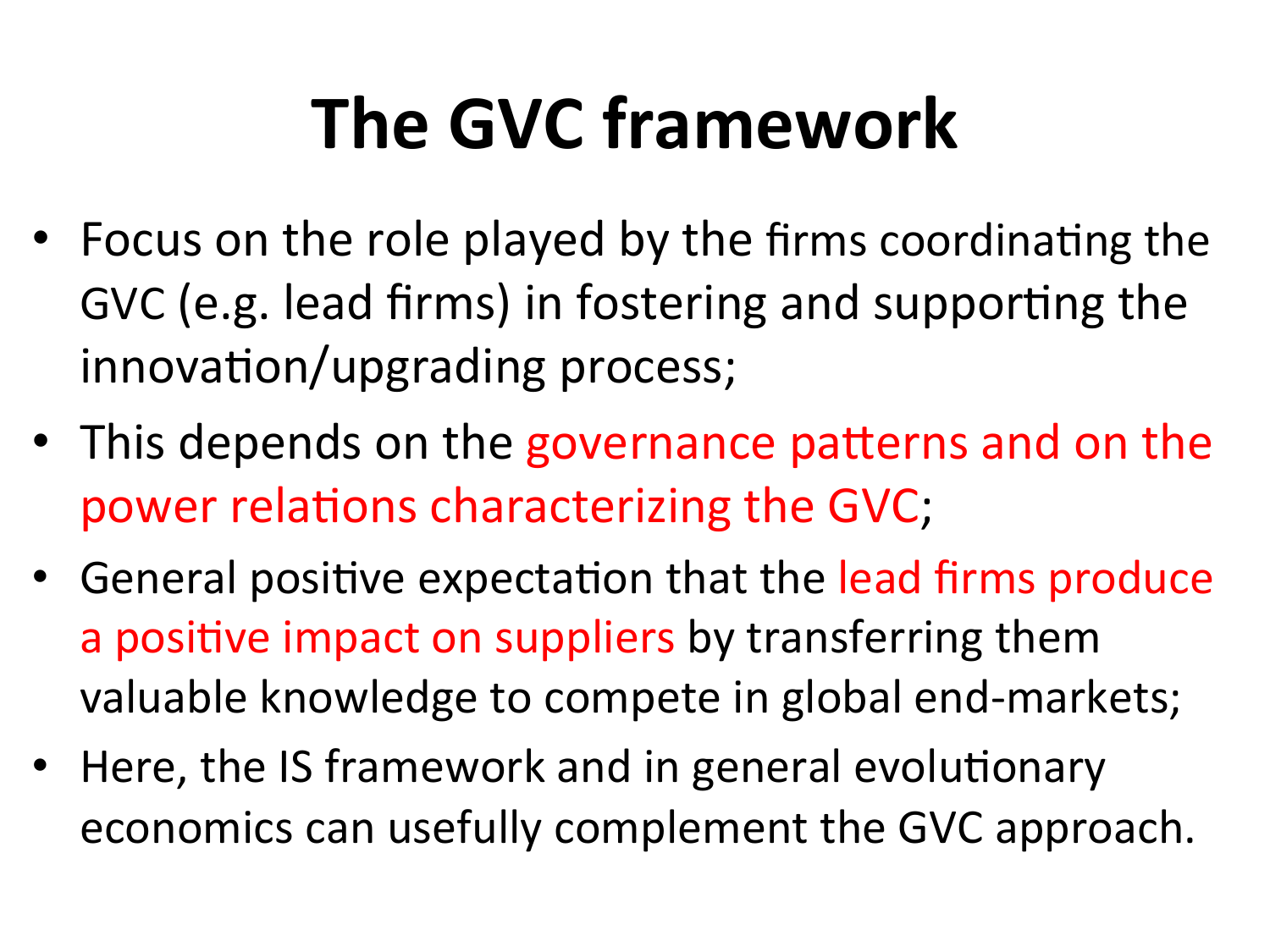#### **What is missing?**

- GVC studies tend to overlook the wide heterogeneity existing at the local level, as local suppliers in developing countries are very different in terms of their capacity to absorb, master, and change knowledge and capabilities that lead firms in GVCs can potentially transfer to them;
- To understand whether and how firms involved in GVCs (as well as clusters, regions and countries) innovate, the focus should be *not only* on the GVC governance patterns and on the role played by the lead firms;
- But *also* on the domestic technological capabilities at the level of firms (Morrison, Pietrobelli & Rabellotti, 2008), industries, clusters/regions (Pietrobelli & Rabellotti, 2007) and innovation systems (Pietrobelli & Rabellotti, 2011).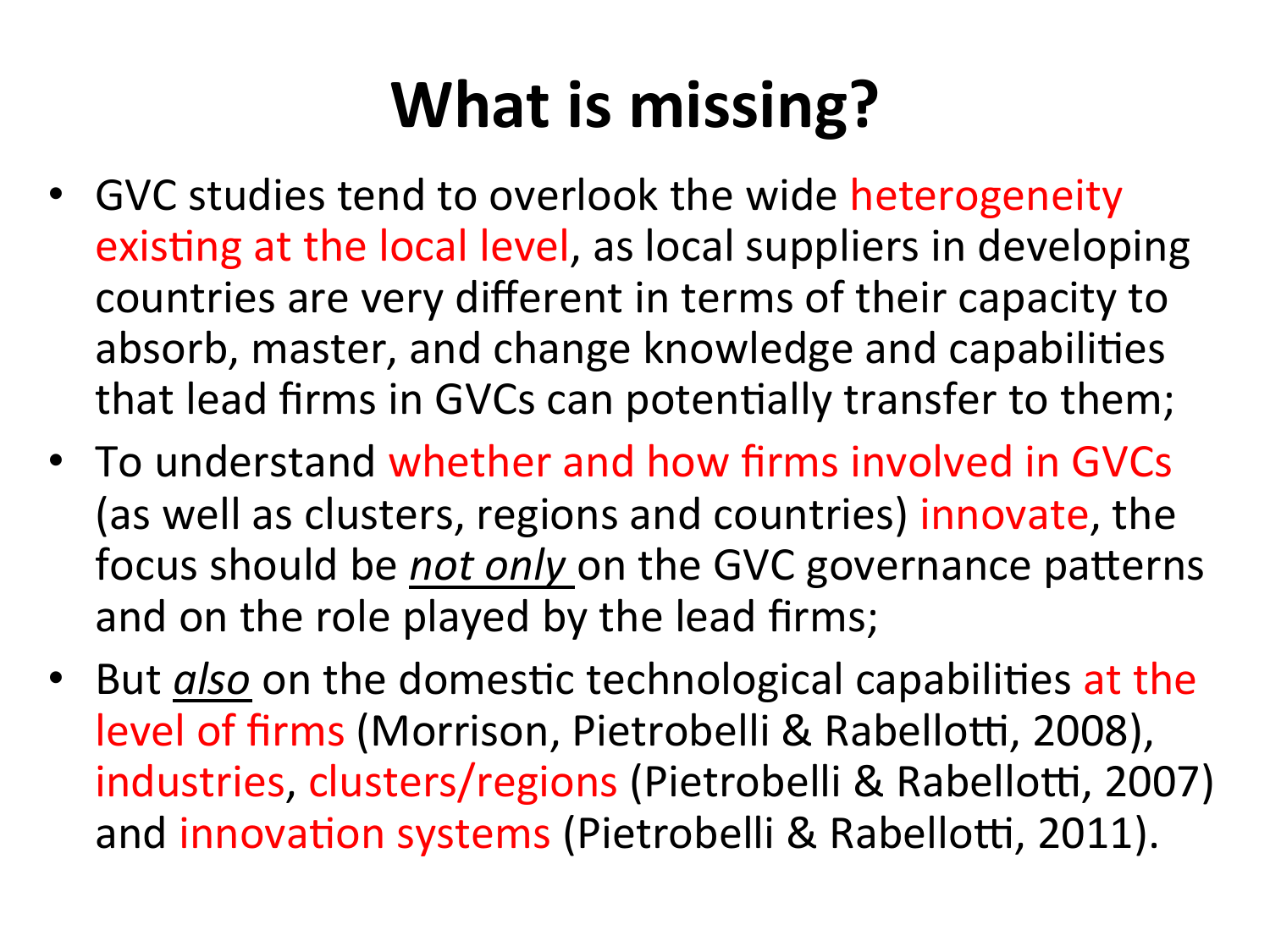## **GVC & Innovation**

- In a recent literature survey since 2005 (De Marchi, Giuliani & Rabellotti, 2015), based on Scopus and on grey literature, we have found only 50 GVCs dealing with GVC & Innovation;
- In these 50 GVC cases we have searched for empirical evidence on:
	- a) The *local firms' degree of innovativeness:* product, process, market and organizational innovations undertaken at the level by local firms involved in GVCs;
	- b) The *learning mechanisms* adopted in the innovation process, considering the extent to which local firms use:
		- 1. GVC learning sources (direct and indirect technology transfer from lead firms);
		- 2. Learning sources internal to the firms (e.g. R&D);
		- 3. External learning sources from non-GVC actors (e.g. local universities).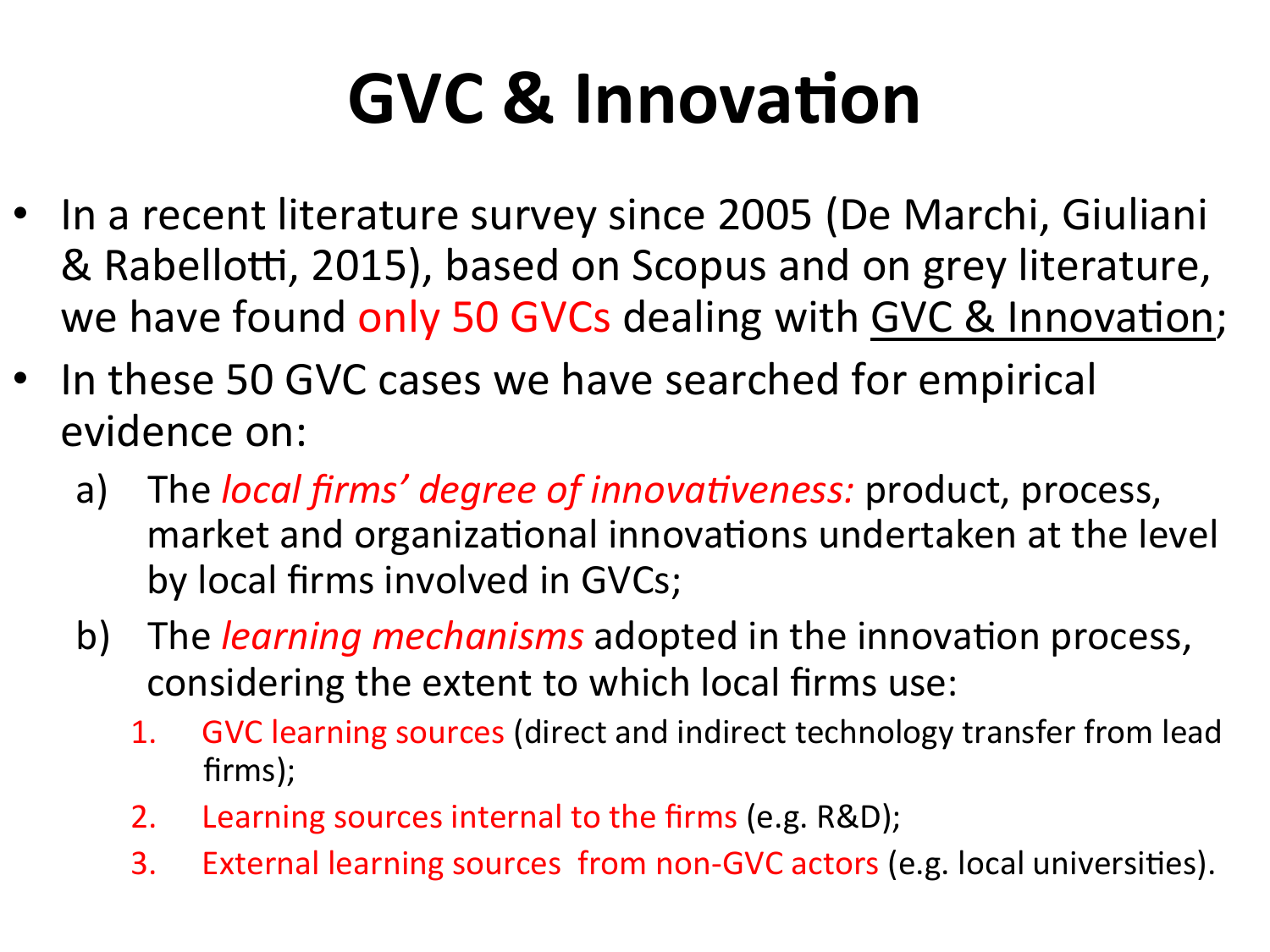## **3 types of GVCs**

- With cluster analysis (innovation; learning in GVC; learning outside GVC):
- 1) GVC-led Innovators (9): innovative local firms, which intensively use knowledge sources from within the GVC (e.g. Coffee GVC in Brazil lead by *Illycaffè*);
- 2)Independent Innovators (14) also innovative firms, but whose learning sources from outside the GVC (e.g. Chinese wind GVC);
- 3) Weak Innovators (27): a large group of scarcely innovative firms, drawing selectively on some of the knowledge sources available within the GVC but poorly using other forms of learning (e.g. Kenyan clothing *GVC* selling to the US market).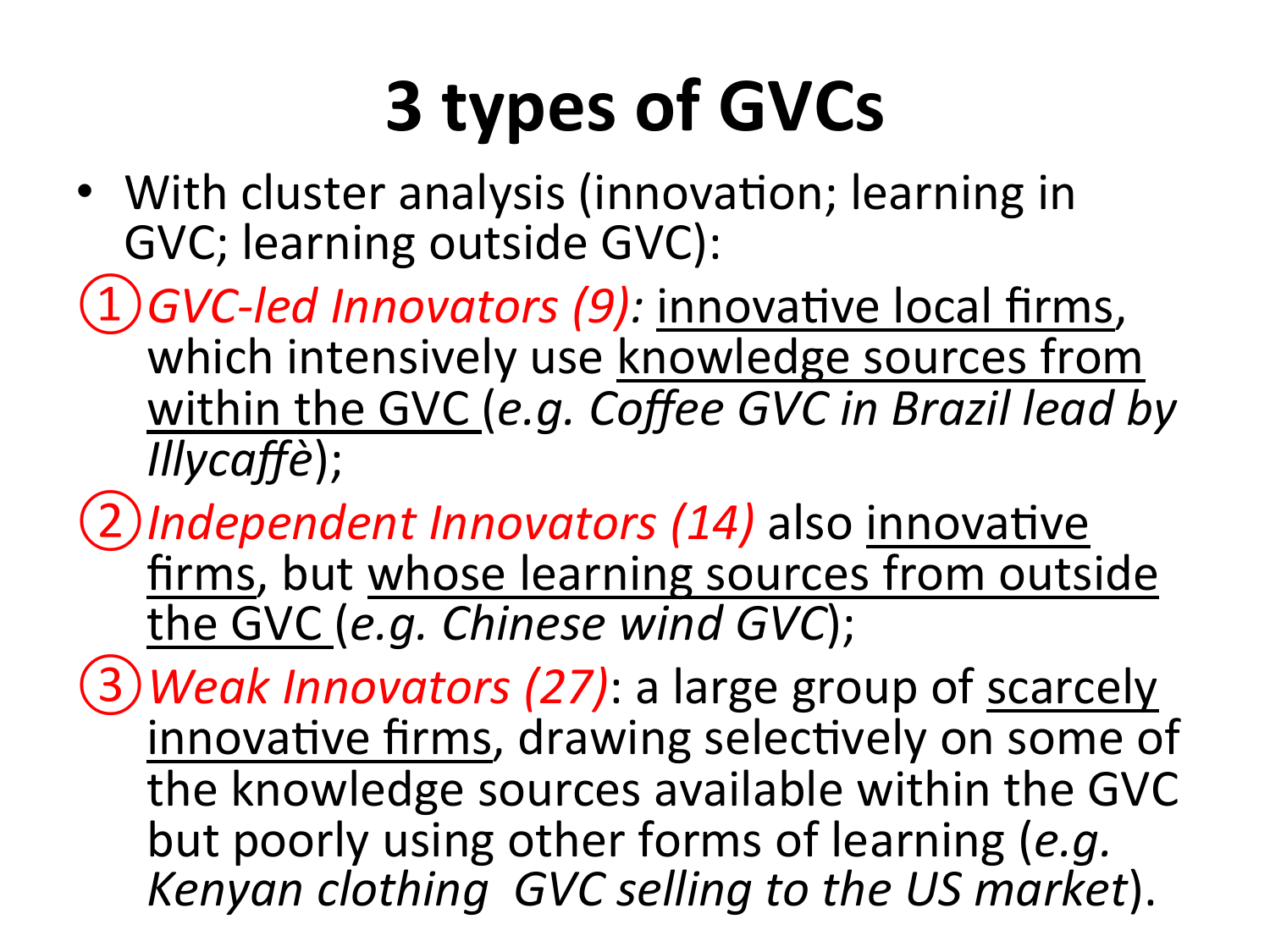#### **Innovation in GVC: a virtuous ligison?** not always...

- Many local suppliers involved in GVCs do not use the GVC as a privileged source of knowledge access;
- In most of the observed cases, GVC-related knowledge is exploited only as complementary source to other channels of knowledge (e.g. firm level efforts, collective learning at the local level, imitation, learning from other non-GVC actors);
- About half of our empirical observations are GVCs where innovation is hardly taking place, a condition that coexists with local firms' relative closure to both GVC-related and other kinds of knowledge sources, as well as with poor local skills;
- Therefore, local heterogeneity at the level of firms, clusters, regional or national system of innovation  $-$  strongly conditions the extent to which suppliers in developing countries take advantage of GVC-related knowledge.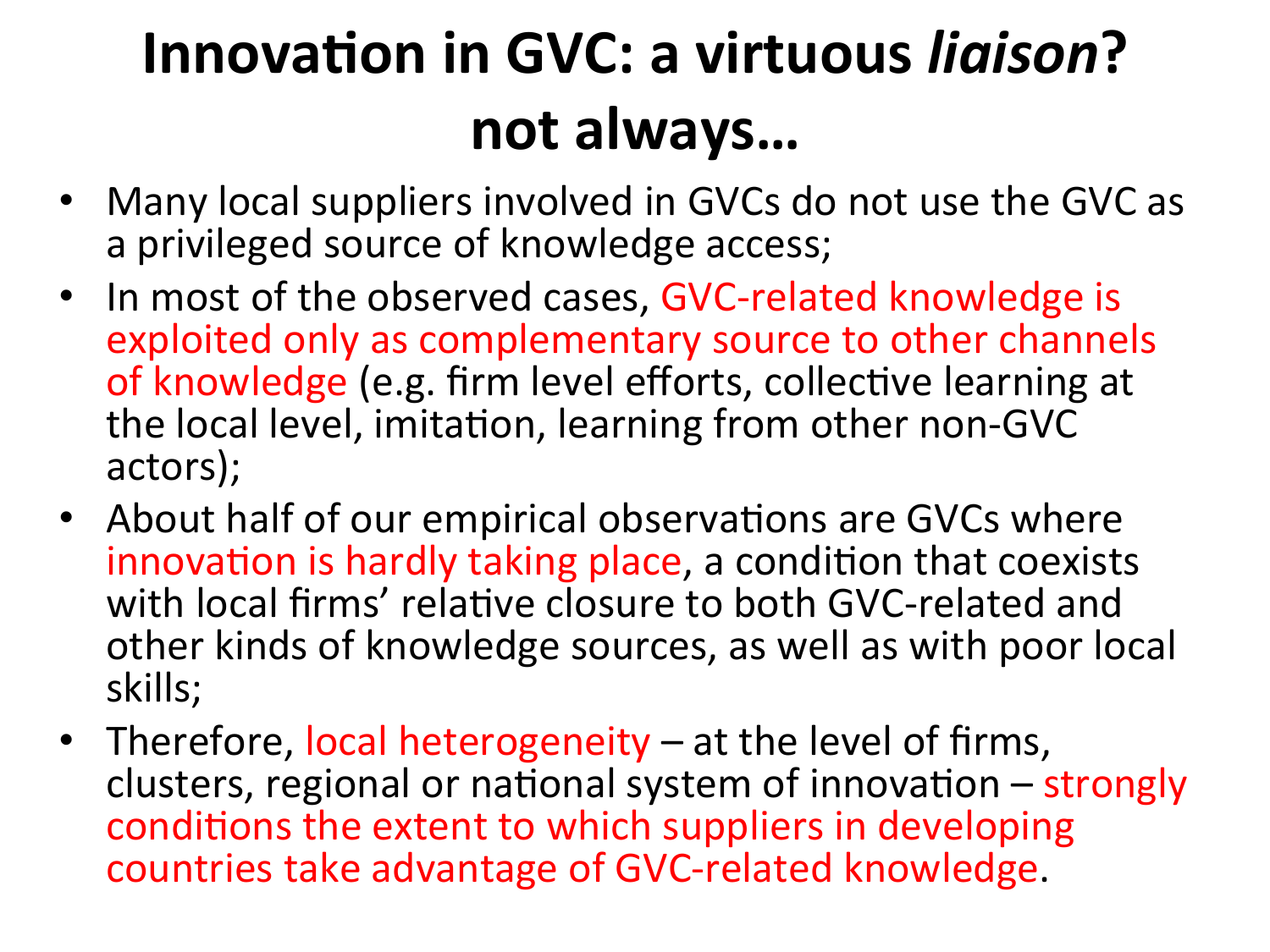## **The way ahead**

- More empirical research about learning and innovation heterogeneity at level of firms, clusters, regions and countries at the Southernend of the GVCs;
- More empirical research about the relationship between innovation and upgrading in GVC, and in particular social and environmental upgrading;
- More empirical research on GVCs led from the South.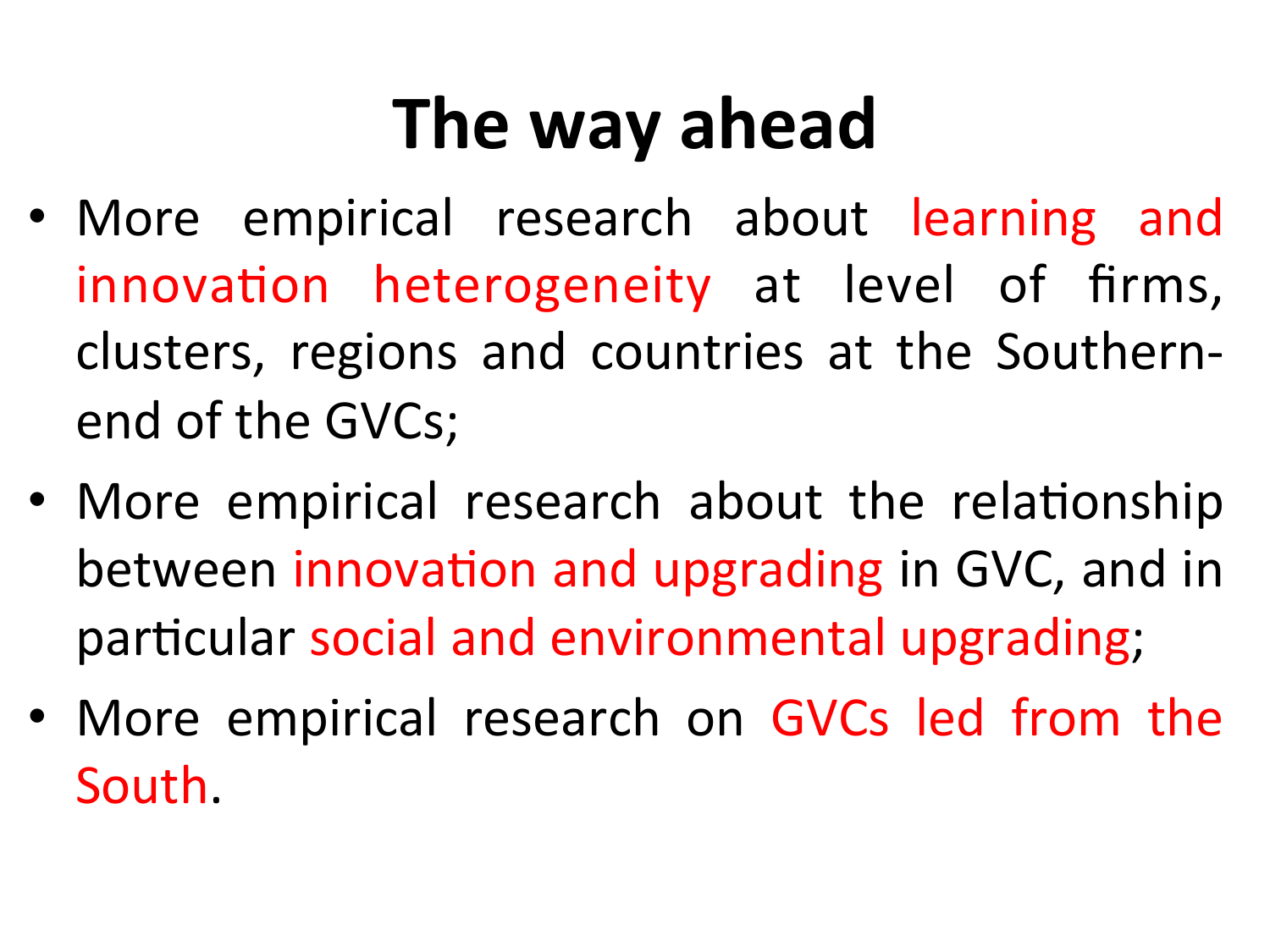# **Thank you**

Check my website for other works on related topics http://robertarabellotti.it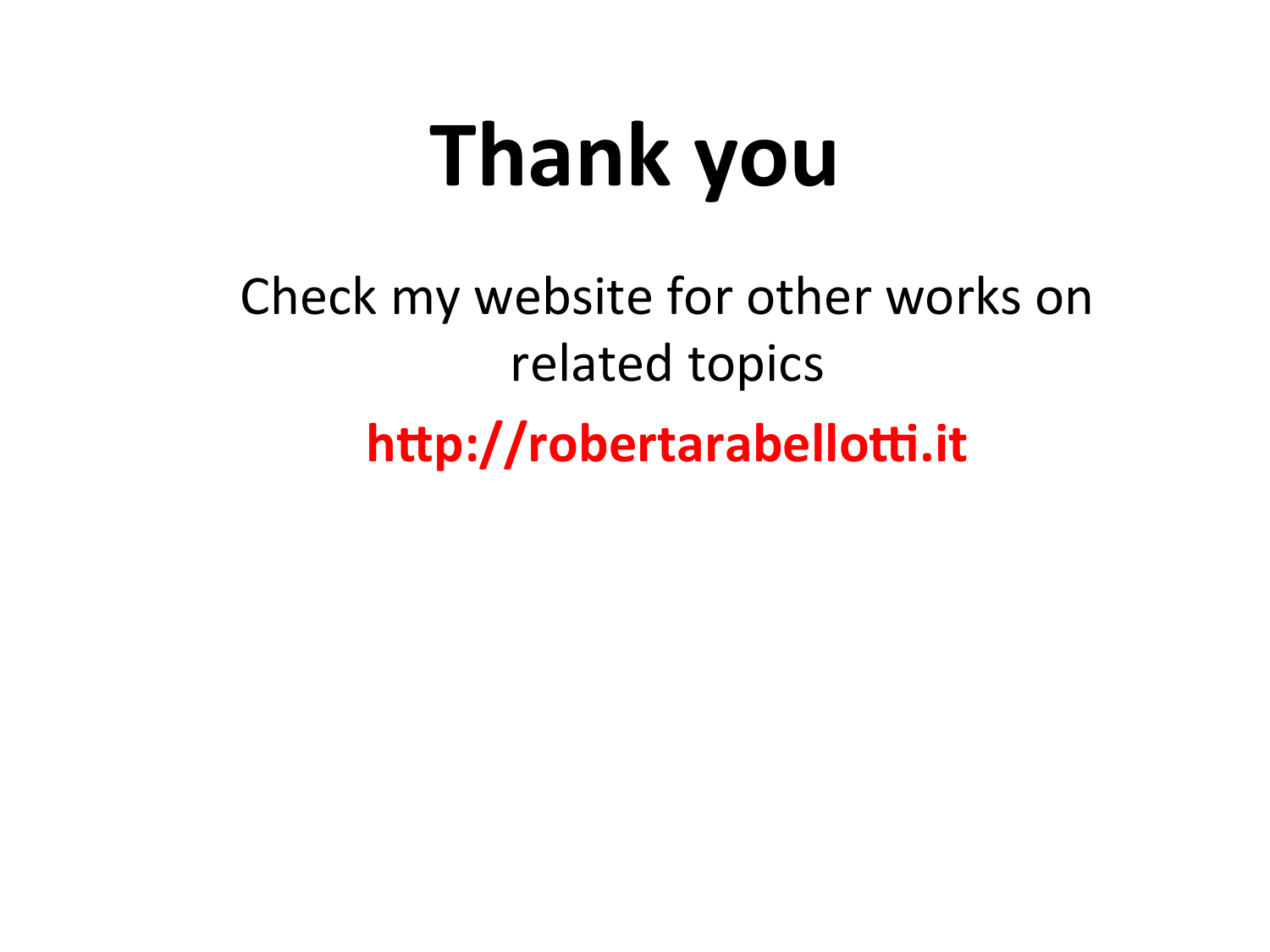### **Cluster analysis**

- *Innovation* measured on a scale ranging from 0 (no innovation) to 1 (high innovation) based on the types of innovation performed (product, process, organizational and market), plus one whether product innovation was new-to-the-world;
- Learning within the GVC measured summing the number of the GVC channels used by the firm on the total possible cases (codified on a 0-1 scale);
- Learning outside the GVC measured summing the number of channels used by the firm outside the GVC on the total possible cases (codified on a 0-1 scale).